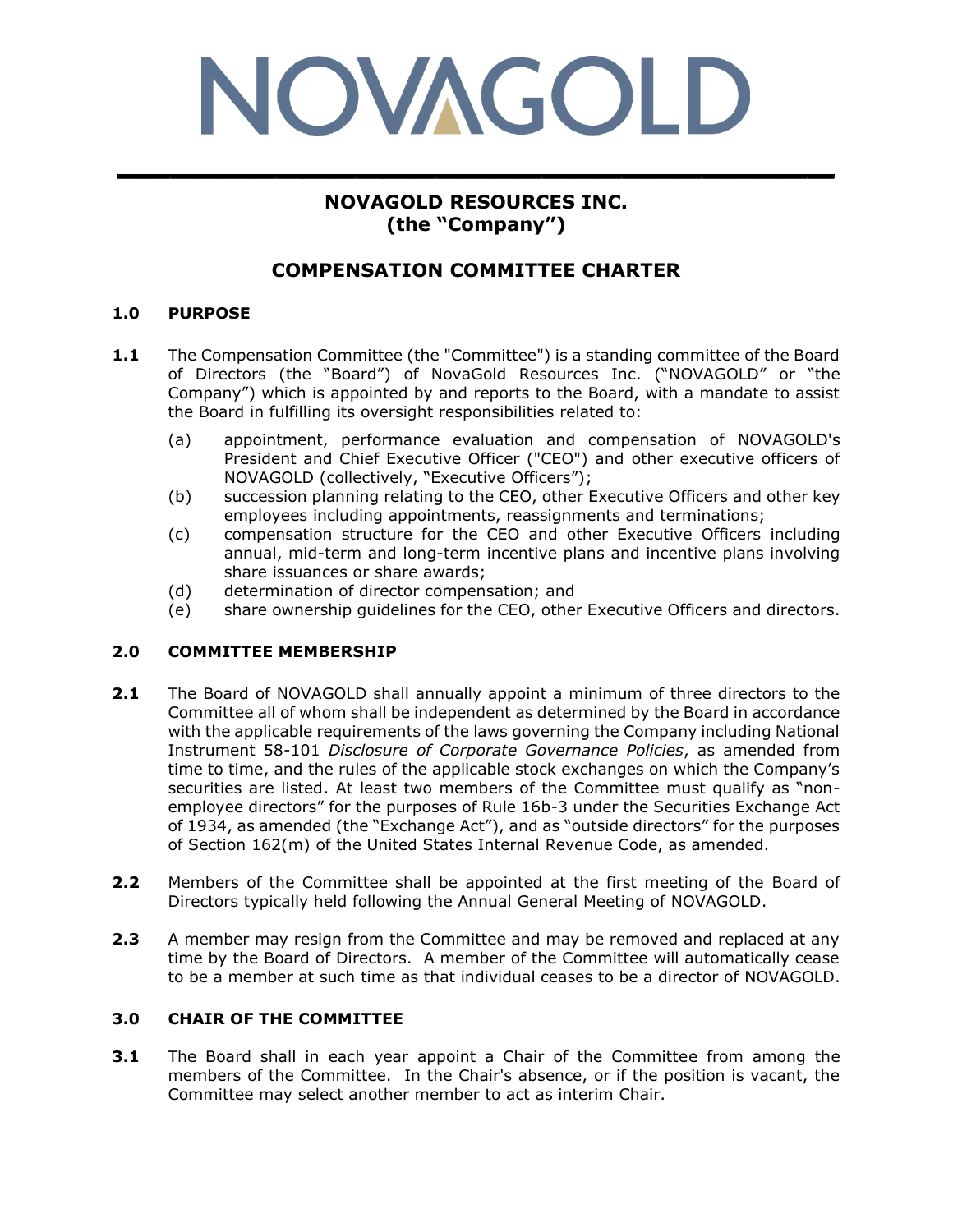- **3.2** The Chair shall have the right to exercise all powers of the Committee between meetings but will attempt to involve all other members as appropriate prior to the exercise of any powers and shall, in any event, advise all other members of any decisions made or powers exercised as soon as practicable thereafter.
- **3.3** The Chair shall be responsible to:
	- (a) ensure the Committee meets regularly and performs its duties as set out herein; and
	- (b) report to the Board of Directors on the activities of the Committee.

#### **4.0 COMMITTEE AUTHORITY AND RESPONSIBILITIES**

**4.1** The Committee shall have authority and be responsible to perform the following:

#### *Appointment, Performance Evaluation, and Compensation of the CEO:*

- (a) annually review and approve the position description of the CEO and the corporate performance goals and objectives relevant to determining the CEO's compensation;
- (b) evaluate the CEO's performance in light of the corporate goals and objectives established on an annual basis;
- (c) make recommendations to the Board with respect to the CEO's compensation based on (i) its evaluation of the CEO's performance, including, as appropriate, salary, bonus, incentive and equity compensation and benefit plans, and (ii) to the extent applicable, taking into account the most recent shareholder advisory vote on executive compensation as required by Section 14A of the Exchange Act;
- (d) review shareholdings of the CEO relative to the share ownership guidelines established by the Committee, including current holdings of share-equivalent units;
- (e) consider and as appropriate approve any agreements, including those addressing retirement, termination of employment or other special circumstances, including terms and conditions of appointments, between the company and the CEO, for execution by the Committee Chair; and
- (f) develop and implement a CEO succession plan.

#### *Appointment, Performance Evaluation, and Compensation of other Executive Officers:*

- (a) annually review and approve the evaluation process and compensation structure for other Executive Officers;
- (b) make recommendations to the Board with respect to the compensation of all other Executive Officers of NOVAGOLD, including, as appropriate, salary, bonus, incentive and equity compensation, taking into account, to the extent applicable, the most recent shareholder advisory vote on executive compensation as required by Section 14A of Exchange Act;
- (c) assess the competitiveness and appropriateness of NOVAGOLD's executive compensation plans and policies;
- (d) review shareholdings of the Executive Officers relative to the share ownership guidelines established by the Committee, including current holdings of shareequivalent units;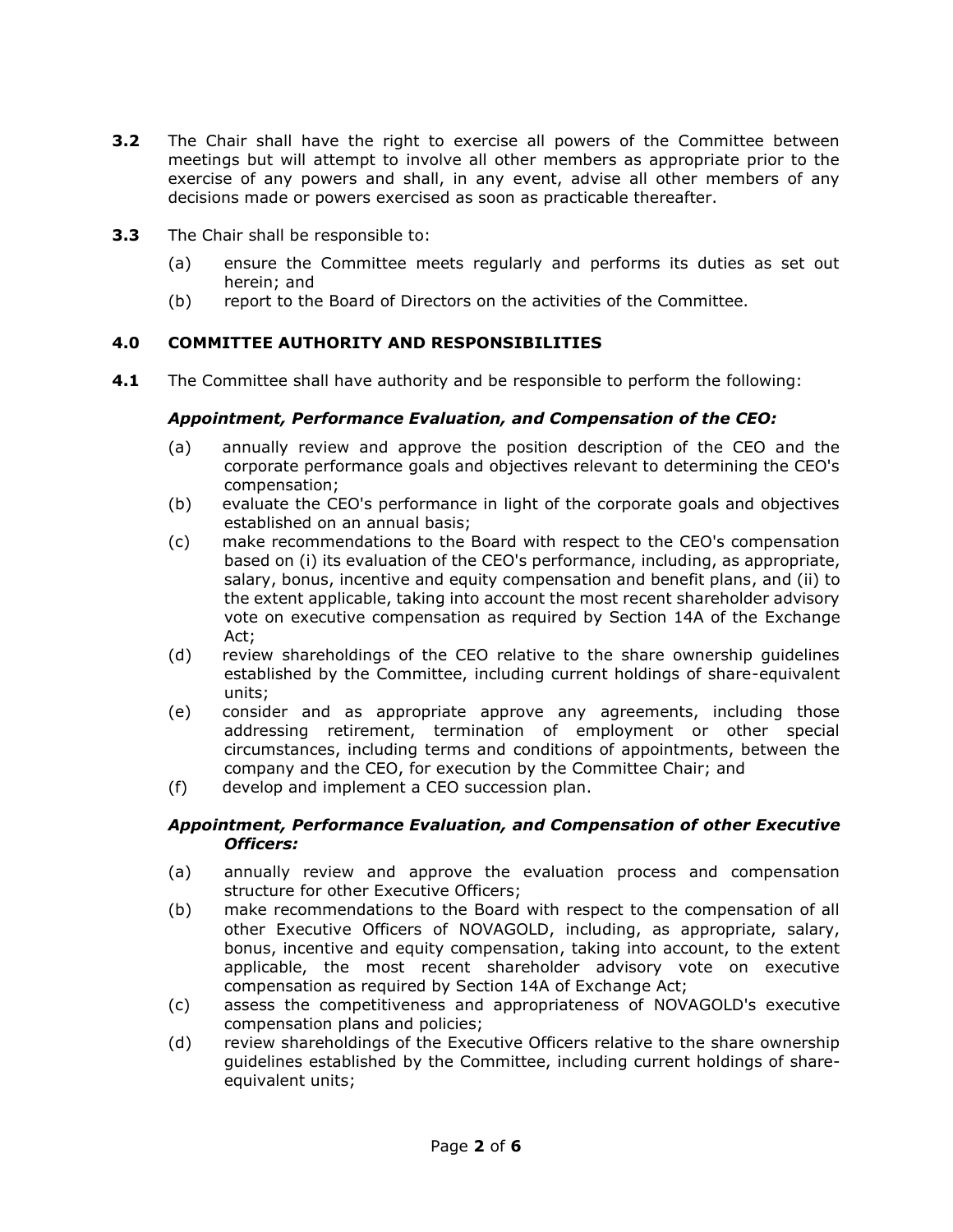- (e) consider and as appropriate approve any agreements, including those addressing retirement, termination of employment or other special circumstances, including terms and conditions of appointments, between the company and such Executive Officers, for execution by the CEO; and
- (f) review management's succession planning for such Executive Officers.

#### *Board of Director Compensation:*

(a) annually review and recommend to the Board a compensation package for members of the Board, taking into account the relative responsibilities of directors in serving on the Board and on the various subcommittees of the Board.

#### *NOVAGOLD's Compensation Plans:*

- (a) review and approve NOVAGOLD's compensation philosophy, policies, plans and guidelines annually and recommend any changes to the Board including compensation principles and objectives for total compensation, desired competitive positioning and the selection of companies used to benchmark executive and director compensation;
- (b) from time to time review NOVAGOLD's company-wide pay bands or other compensation structure, particularly when updated or otherwise changed;
- (c) review and recommend to the Board any new incentive compensation and equity compensation plans;
- (d) manage and administer all equity compensation plans, including NOVAGOLD's Stock Option Plan and Performance Share Unit Plan, and make recommendations respecting individual and aggregate grants of equity and options and any changes to such plans; and
- (e) review all material proposed actions with respect to pension plans for approval by the Board.

#### *General:*

- (a) review and approve as appropriate any changes to share ownership guidelines applicable to the CEO, other Executive Officers and directors;
- (b) to the extent the Company is subject to United States proxy rules, review and discuss with management NOVAGOLD's Compensation Discussion and Analysis ("CD&A") and the related executive compensation information, recommend that the CD&A and related executive compensation information be included in the Management Information Circular and annual report on Form 10-K;
- (c) to the extent the Company is subject to United States proxy rules, review and recommend to the Board for approval the frequency with which the Company will conduct a shareholder advisory vote on the executive compensation ("Say on Pay Vote") required by Section 14A of the Exchange Act, taking into account the results of the most recent stockholder advisory vote on frequency of Say on Pay Votes required by Section 14A of the Exchange Act, and review and approve the proposals regarding the Say on Pay Vote and the frequency of the Say on Pay Vote to be included in the Company's Management Information Circular;
- (d) review the results of any Say on Pay Vote and consider whether to make or recommend, as appropriate, any adjustments to the Company's executive compensation policies and guidelines; and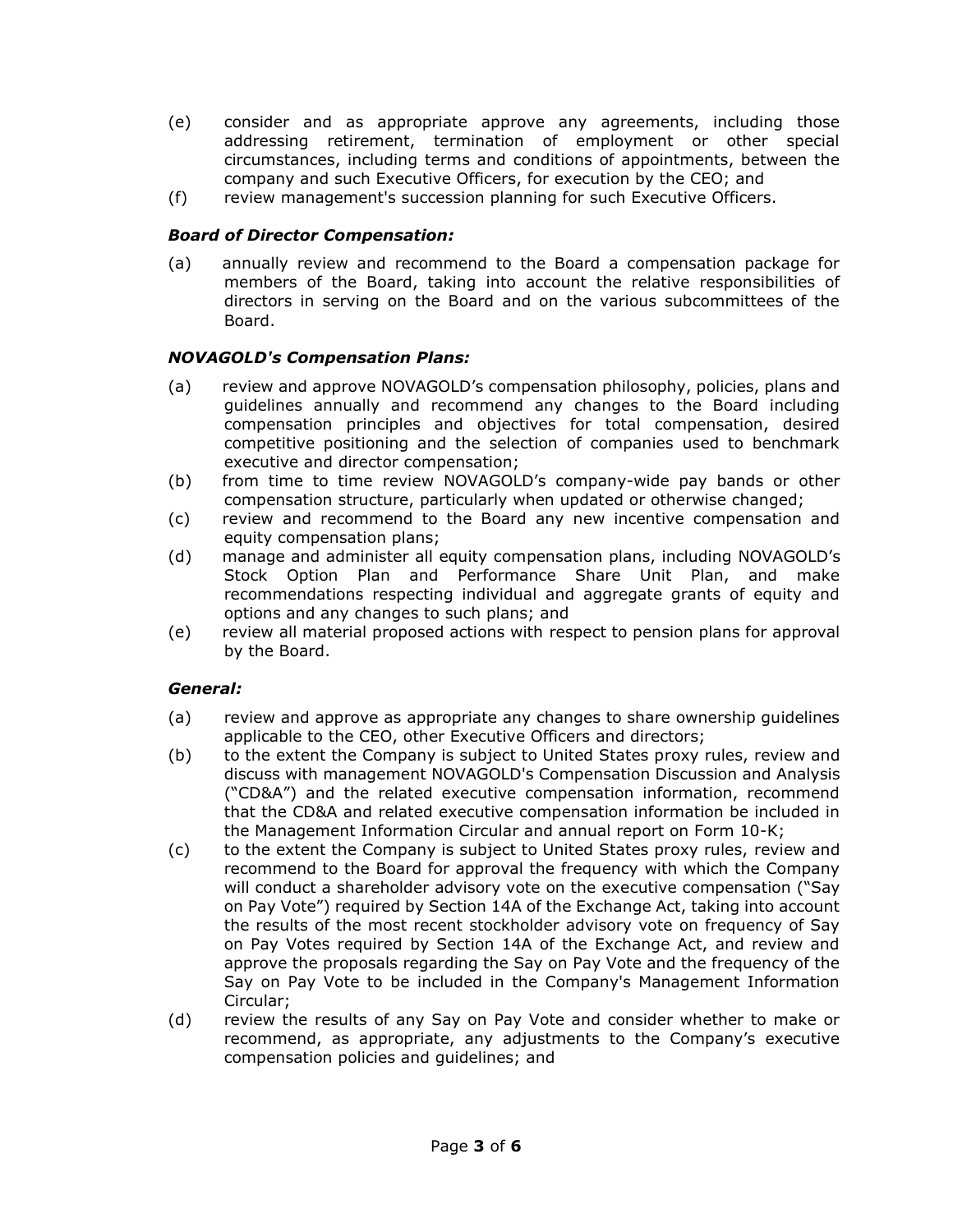(e) perform any other activities consistent with this Charter, NOVAGOLD's articles of association and governing law, as the Board may from time to time deem necessary or appropriate.

## **5.0 MEETINGS**

- **5.1** The Chairman will appoint a secretary who will keep minutes of all meetings (the "Secretary"). The Secretary does not have to be a member of the Committee or a director and can be changed by simple notice from the Chair.
- **5.2** No business shall be transacted by the Committee unless a quorum of the Committee is present or the business is transacted by resolution in writing signed by all members of the Committee. A majority of the Committee shall constitute a quorum, provided that if the number of members of the Committee is an even number, one half of the number of members plus one shall constitute a quorum.
- **5.3** The Committee shall meet as often as it deems necessary to carry out its responsibilities but not less frequently than quarterly. The Committee shall hold in camera meetings at each Committee meeting.
- **5.4** The time at which, and the place where the meetings of the Committee shall be held, and the procedure in all respects of such meetings shall be determined by the Committee, unless otherwise provided for in the articles of association of NOVAGOLD, this Charter or otherwise determined by resolution of the Board.
- **5.5** Meetings may be held in person, by teleconferencing or by videoconferencing.
- **5.6** Any decision made by the Committee shall be determined by a majority vote of the members of the Committee present. A member will be deemed to have consented to any resolution passed or action taken at a meeting of the Committee unless the member dissents.
- **5.7** Minutes of the Committee will be kept by the Secretary. The approved minutes of the Committee shall be circulated to the Board forthwith and shall be duly entered in the books of NOVAGOLD.
- **5.8** The Chair shall preside at all meetings of the Committee at which he or she is present and shall develop the agenda for each Committee meeting. The agenda for each meeting of the Committee, other than an ad hoc meeting, shall be delivered to each member of the Committee at least 48 hours prior to any meeting of the Committee, together with such other materials as the Chair determines necessary.

# **6.0 ACCESS TO MANAGEMENT AND OUTSIDE ADVISORS**

- **6.1** The Committee shall have full, free and unrestricted access to management and employees and to the relevant books and records of NOVAGOLD.
- **6.2** The Committee may invite such other persons (i.e. the CEO, CFO, Controller) to its meetings, as it deems necessary; provided, however, the CEO and other Executive Officers shall not be present during voting deliberations when their compensation or performance is discussed or determined.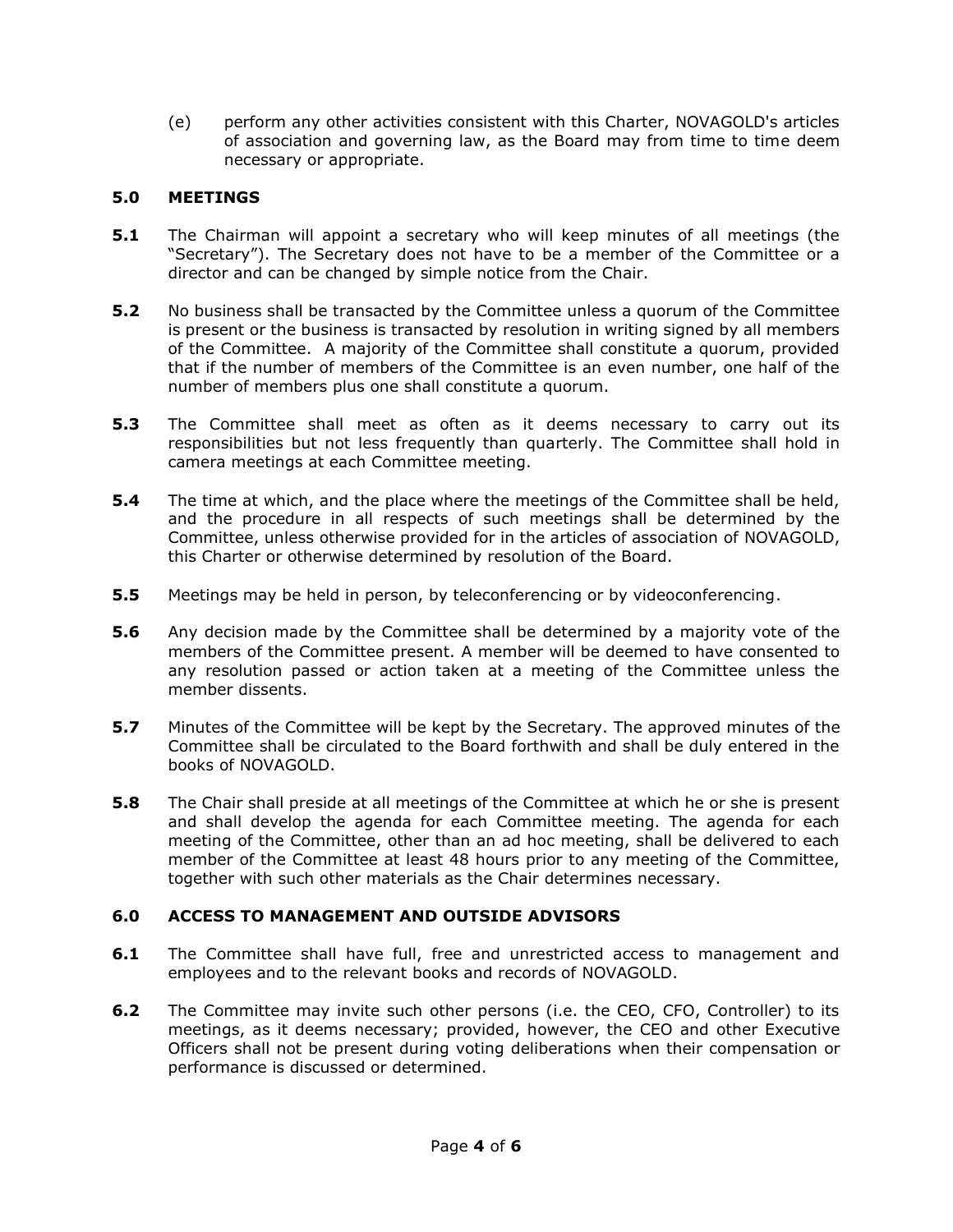- **6.3** The Committee may, in its sole discretion, retain or obtain the advice of, any compensation consultant, legal counsel or other adviser (each, a "Compensation Adviser" and collectively, "Compensation Advisers") as it deems necessary or advisable for the fulfillment of its responsibilities. The Company will provide appropriate funding, as determined by the Committee, for payment of reasonable compensation to any Compensation Adviser retained by the Committee. The Committee shall be directly responsible for the appointment, compensation and oversight of the work of any Compensation Adviser retained by the Committee. Prior to engaging or obtaining advice from any Compensation Adviser other than in-house legal counsel, the Committee shall assess the independence of the Compensation Adviser, taking into consideration the following factors, as well as any other factors required to be considered pursuant to all applicable legal and regulatory requirements:
	- (a) the provision of other services to the Company by the person that employs the Compensation Adviser;
	- (b) the amount of fees received from the Company by the person that employs the Compensation Adviser, as a percentage of the total revenue of the person that employs the Compensation Adviser;
	- (c) the policies and procedures of the person that employs the Compensation Adviser that are designed to prevent conflicts of interest;
	- (d) any business or personal relationship of the Compensation Adviser with a member of the Committee;
	- (e) any stock of the Company owned by the Compensation Adviser; and
	- (f) any business or personal relationship of the Compensation Adviser or the person employing the Compensation Adviser with an executive officer of the Company.

The Committee is required to conduct the independence assessment outlined above with respect to any Compensation Adviser that provides advice to the Committee, other than: (i) in-house legal counsel; and (ii) any Compensation Adviser that acts in a role limited to the following activities: (x) consulting on any broad-based plan that does not discriminate in scope, terms, or operation, in favor of executive officers or directors of the Company, and that is available generally to all salaried employees; and/or (y) providing information that either is not customized for a particular issuer or that is customized based on parameters that are not developed by the Compensation Adviser, and about which the Compensation Adviser does not provide advice.

Nothing in this Charter requires a Compensation Adviser to be independent, only that the Committee consider the enumerated independence factors before selecting, or receiving advice from, a Compensation Adviser. The Committee may select, or receive advice from, any Compensation Adviser it prefers, including ones that are not independent, after considering the six independence factors outlined in (a)–(f) above.

#### **7.0 REPORTING REQUIREMENTS**

- **7.1** The Committee shall make regular reports to the Board, through the Chair, following meetings of the Committee.
- **7.2** The Committee shall prepare an annual report to shareholders concerning executive compensation for inclusion in NOVAGOLD's annual Management Information Circular and annual report on Form 10-K.